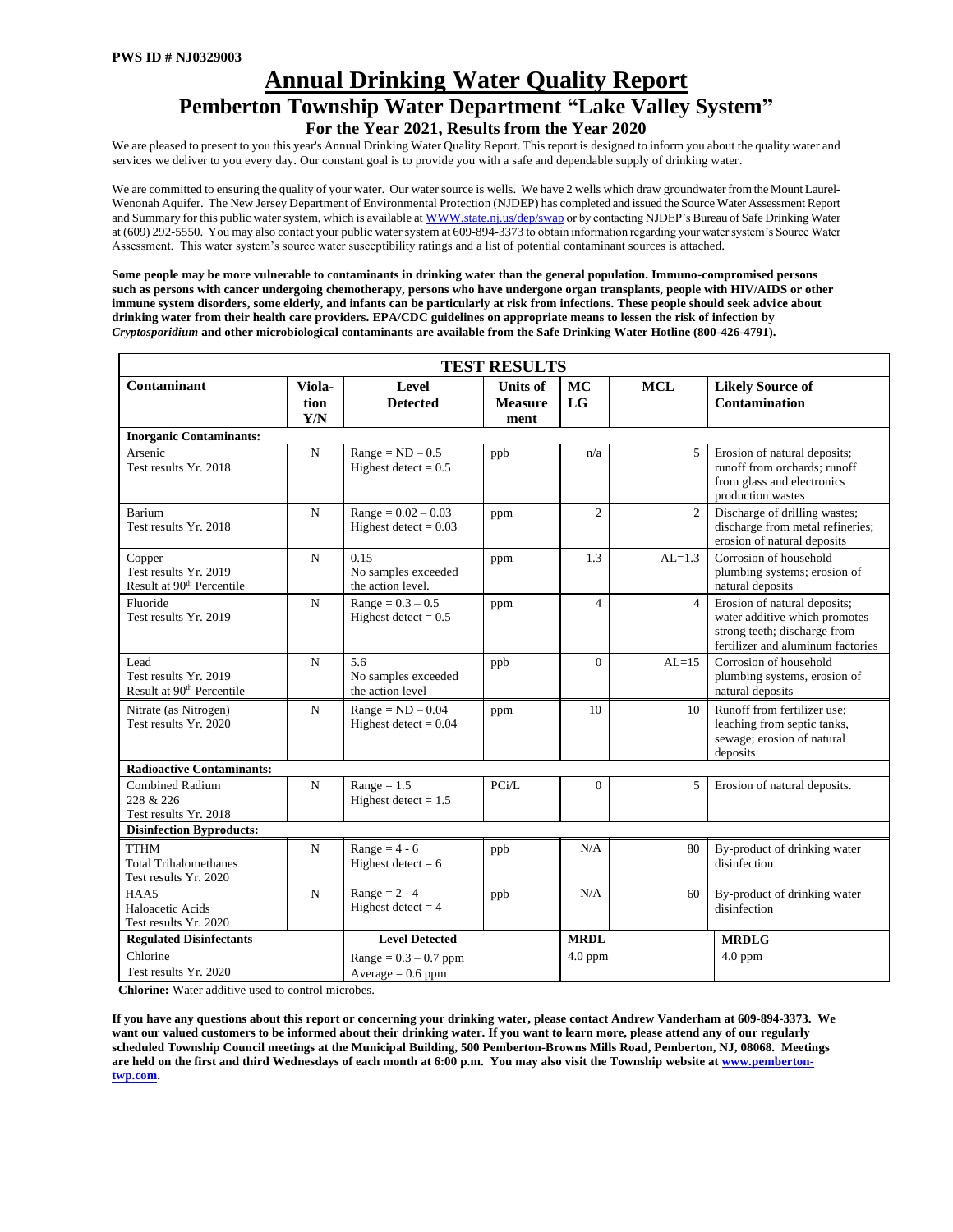The Pemberton Township Water Department / Lake Valley System routinely monitors for contaminants in your drinking water according to Federal and State laws. This table shows the results of our monitoring for the period of January 1<sup>st</sup> to December 31<sup>st</sup>, 2020. The state allows us to monitor for some contaminants less than once per year because the concentrations of these contaminants do not change frequently. Some of our data, though representative, are more than one year old. The Safe Drinking Water Act regulations allow monitoring waivers to reduce or eliminate the monitoring requirements for asbestos, volatile organic chemicals and synthetic organic chemicals. Our system received monitoring waivers for all of these types of contaminants.

The sources of drinking water (both tap water and bottled water) include rivers, lakes, streams, ponds reservoirs, springs, and wells. As water travels over the surface of the land or through the ground, it dissolves naturally occurring minerals and, in some cases, radioactive material, and can pick up substances resulting from the presence of animals or from human activity.

Contaminants that may be present in source water include:

- Microbial contaminants, such as viruses and bacteria, which may come from sewage treatment plants, septic systems, agricultural livestock operations, and wildlife.
- Inorganic contaminants, such as salts and metals, which can be naturally occurring or result from urban storm water runoff, industrial or domestic wastewater discharges, oil and gas projection, mining, or farming.
- Pesticides and herbicides, which may come from a variety of sources such as agriculture, urban storm water runoff, and residential uses.
- Organic chemical contaminants, including synthetic and volatile organic chemicals, which are byproducts of industrial processes and petroleum production, and can, also come from gas stations, urban storm water runoff, and septic systems.
- Radioactive contaminants which can be naturally occurring or be the result of oil and gas production and mining activities.

In order to ensure that tap water is safe to drink, EPA prescribes regulations which limit the amount of certain contaminants in water provided by public water systems. Food and Drug Administration regulations establish limits for contaminants in bottled water, which must provide the same protection for public health.

Drinking water, including bottled water, may reasonably be expected to contain at least small amounts of some contaminants. The presence of contaminants does not necessarily indicate that the water poses a health risk. More information about contaminants and potential health effects can be obtained by calling the Environmental Protection Agency's Safe Drinking Water Hotline at 1-800-426-4791.

# **DEFINITIONS**

In the "Test Results" table you will find many terms and abbreviations you might not be familiar with. To help you better understand these terms we've provided the following definitions:

Non-Detects (ND) - laboratory analysis indicates that the constituent is not present.

Parts per million (ppm) or Milligrams per liter (mg/l) - one part per million corresponds to one minute in two years or a single penny in \$10,000. Parts per billion (ppb) or Micrograms per liter - one part per billion corresponds to one minute in 2,000 years, or a single penny in \$10,000,000. Picocuries per liter (pCi/L) - picocuries per liter is a measure of the radioactivity in water.

Action Level - the concentration of a contaminant which, if exceeded, triggers treatment or other requirements which a water system must follow. Maximum Contaminant Level - The "Maximum Allowed" (MCL) is the highest level of a contaminant that is allowed in drinking water. MCLs are set as close to the MCLGs as feasible using the best available treatment technology.

Maximum Contaminant Level Goal -The "Goal"(MCLG) is the level of a contaminant in drinking water below which there is no known or expected risk to health. MCLGs allow for a margin of safety.

To ensure the continued quality of our water we treat it is several ways. We decrease the iron content of the water from one of our wells using a polyphosphate solution, and disinfect the water using a sodium hypochlorite solution.

Maximum Residual Disinfectant Level (MRDL**) -** The highest level of a disinfectant allowed in drinking water. There is convincing evidence that addition of a disinfectant is necessary for control of microbial contaminants.

Maximum Residual Disinfectant Level Goal (MRDLG): - The level of a drinking water disinfectant, below which there is no known or expected risk to health. MRDLGs do not reflect the benefits of the use of disinfectants to control microbial contamination

### **Lead**

If present, elevated levels of lead can cause serious health problems, especially for pregnant women and young children. Lead in drinking water is primarily from materials and components associated with service lines and home plumbing. The Pemberton Township Water Department - Lake Valley System is responsible for providing high quality drinking water but cannot control the variety of materials used in plumbing components. When your water has been sitting for several hours, you can minimize the potential for lead exposure by flushing your tap for 30 second to 2 minutes before using water for drinking and cooking. If you are concerned about lead in your water, you may wish to have your water tested. Information on leas in drinking water, testing methods, and steps you can take to minimize exposure is available from the Safe Drinking Water hotline or at http:www.epa.gov/safewater/lead.

#### **Special considerations regarding children, pregnant women, nursing mothers, and others:**

Children may receive a slightly higher amount of a contaminant present in the water than do adults, on a body weight basis, because they may drink a greater amount of water per pound of body weight than do adults. For this reason, reproductive or developmental effects are used for calculating a drinking water standard if these effects occur at lower levels than other health effects of concern. If there is insufficient toxicity information for a chemical (for example, lack of data on reproductive or developmental effects), an extra uncertainty factor may be incorporated into the calculation of the drinking water standard, thus making the standard more stringent, to account for additional uncertainties regarding these effects. In the cases of lead and nitrate, effects on infants and children are the health endpoints upon which the standards are based.

**Unregulated Contaminant Monitoring:** The Pemberton Township Water Department / Lake Valley System monitored for the following unregulated contaminants in 2019 & 2020. The purpose of unregulated contaminant monitoring is to assist the EPA and NJDEP in determining the occurrence of unregulated contaminants in drinking water and whether regulation is warranted. Per – and polyfluoroalkyl substances (PFAS) are widely found in the environment. EPA has identified a health advisory level for two PFAS analytes, PFOA and PFOS 0.070 ppb either singly or combined. NJDEP has adopted new drinking water standards (Maximum Contaminant Levels (MCLs)) for PFOA and PFOS of 14 ng/L (0.014 ppb) and 13 ng/L (0.013 ppb), respectively, as of 1/2021. We had non-detectable (ND) monitoring results for PFOA and PFOS.

| Contaminant               | <b>Level Detected</b> | <b>Units of Measurement</b> | Likely source              |
|---------------------------|-----------------------|-----------------------------|----------------------------|
| (PFOS)                    | ND                    | ppb                         | Used in the manufacture of |
| Perfluorooctane Sulfonate |                       |                             | fluoropolymers.            |
| (PFOA)                    | ND                    | ppb                         | Used in the manufacture of |
| Perfluorooctanoic Acid    |                       |                             | fluoropolymers.            |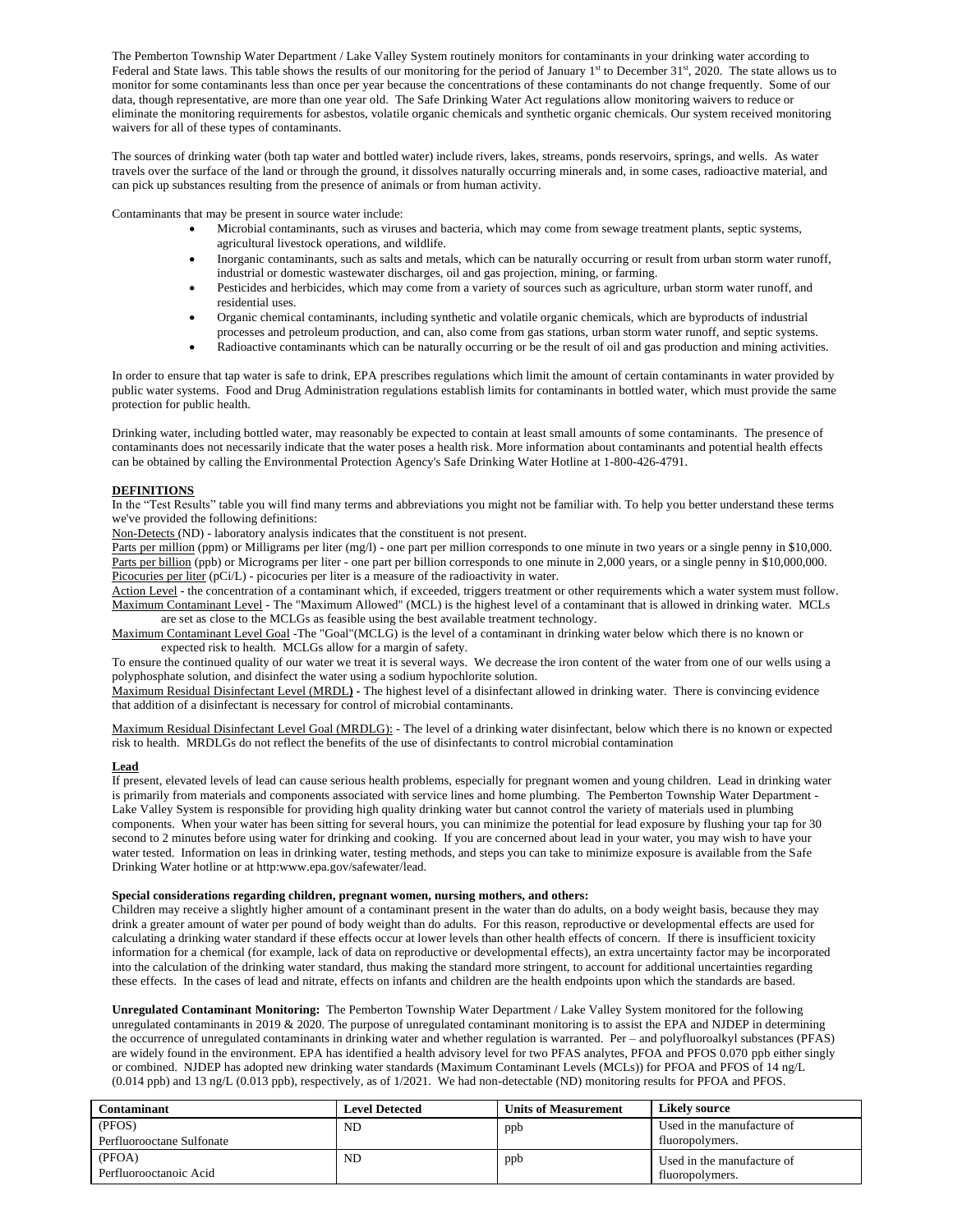#### **What are PFOA and PFOS?**

Perfluorooctanoic acid (PFOA) and perfluorooctane sulfonate (PFOS) are per- and polyfluoroalkyl substances (PFAS), previously referred to as perfluorinated compounds, or PFCs, that are man-made and used in industrial and commercial applications. PFOA was used as a processing aid in the manufacture of fluoropolymers used in non-stick cookware and other products, as well as other commercial and industrial uses based on its resistance to harsh chemicals and high temperatures. PFOS is used in metal plating and finishing as well as in various commercial products. PFOS was previously used as a major ingredient in aqueous film forming foams for firefighting and training, and PFOA and PFOS are found in consumer products such as stain resistant coatings for upholstery and carpets, water resistant outdoor clothing, and grease proof food packaging. Although the use of PFOA and PFOS has decreased substantially, contamination is expected to continue indefinitely because these substances are extremely persistent in the environment and are soluble and mobile in water. More information can be found at: [https://www.state.nj.us/dep/wms/bears/docs/2019-4-15-FAQs\\_PFOS-PFOA-websites-OLA%204-24-19SDM-\(003\).pdf](https://www.state.nj.us/dep/wms/bears/docs/2019-4-15-FAQs_PFOS-PFOA-websites-OLA%204-24-19SDM-(003).pdf)

## **Pemberton Township Water Department - Lake Valley System - PWSID # NJ0329003**

Pemberton Township Water Department - Lake Valley System is a public community water system consisting of 2 wells.

This system's source water comes from the following aquifer: Mount Laurel-Wenonah Aquifer System

# **Susceptibility Ratings for Pemberton Township Water Department – Lake Valley Sources**

The table below illustrates the susceptibility ratings for the seven contaminant categories (and radon) for each source in the system. The table provides the number of wells and intakes that rated high (H), medium (M), or low (L) for each contaminant category. For susceptibility ratings of purchased water, refer to the specific water system's source water assessment report.

The seven contaminant categories are defined at the bottom of this page. DEP considered all surface water highly susceptible to pathogens, therefore all intakes received a high rating for the pathogen category. For the purpose of Source Water Assessment Program, radionuclides are more of a concern for ground water than surface water. As a result, surface water intakes' susceptibility to radionuclides was not determined and they all received a low rating.

**If a system is rated highly susceptible for a contaminant category, it does not mean a customer is or will be consuming contaminated drinking water.** The rating reflects the potential for contamination of source water, not the existence of contamination. Public water systems are required to monitor for regulated contaminants and to install treatment if any contaminants are detected at frequencies and concentrations above allowable levels. As a result of the assessments, DEP may customize (change existing) monitoring schedules based on the susceptibility ratings.

|            | <b>Pathogens</b> |   |   | <b>Nutrients</b> |   | <b>Pesticides</b>   |   | <b>Volatile</b><br>Organic<br><b>Compounds</b> |              | <b>Inorganics</b> |   | <b>Radionuclides</b> |   | Radon |        |   | <b>Disinfection</b><br><b>Byproduct</b><br><b>Precursors</b> |             |   |        |   |   |   |   |
|------------|------------------|---|---|------------------|---|---------------------|---|------------------------------------------------|--------------|-------------------|---|----------------------|---|-------|--------|---|--------------------------------------------------------------|-------------|---|--------|---|---|---|---|
| Sources    | Н                | M | L | Н                | M |                     | Н | M                                              | L            | Н                 | M | ∸                    | H | M     | ∸      | H | M                                                            | L           | Н | M      | ∸ | Н | M | ≖ |
| Wells $-2$ |                  |   | 2 |                  |   | ◠<br>$\overline{ }$ |   |                                                | $\mathbf{2}$ |                   |   | ◠<br>▵               |   |       | ◠<br>∠ |   |                                                              | $\mathbf 2$ |   | ◠<br>◢ |   |   | ◢ |   |

**Pathogens:** Disease-causing organisms such as bacteria and viruses. Common sources are animal and human fecal wastes.

**Nutrients:** Compounds, minerals and elements that aid growth, that are both naturally occurring and man-made. Examples include nitrogen and phosphorus.

**Volatile Organic Compounds:** Man-made chemicals used as solvents, degreasers, and gasoline components. Examples include benzene, methyl tertiary butyl ether (MTBE), and vinyl chloride.

**Pesticides**: Man-made chemicals used to control pests, weeds and fungus. Common sources include land application and manufacturing centers of pesticides. Examples include herbicides such as atrazine, and insecticides such as chlordane.

**Inorganics:** Mineral-based compounds that are both naturally occurring and man-made. Examples include arsenic, asbestos, copper, lead, and nitrate.

**Radionuclides:** Radioactive substances that are both naturally occurring and man-made. Examples include radium and uranium. **Radon:** Colorless, odorless, cancer-causing gas that occurs naturally in the environment. For more information go to http://www.nj.gov/dep/rpp/radon/index.htm or call (800) 648-0394.

**Disinfection Byproduct Precursors**: A common source is naturally occurring organic matter in surface water. Disinfection byproducts are formed when the disinfectants (usually chlorine) used to kill pathogens reacts with dissolved organic material (for example leaves) present in surface water.

**We work hard to provide top quality water to every tap. We ask that all our customers help us protect our water sources, which are the heart of our community, our way of life and our children's future. Please call our office at 609-894-3373, if you have questions.**